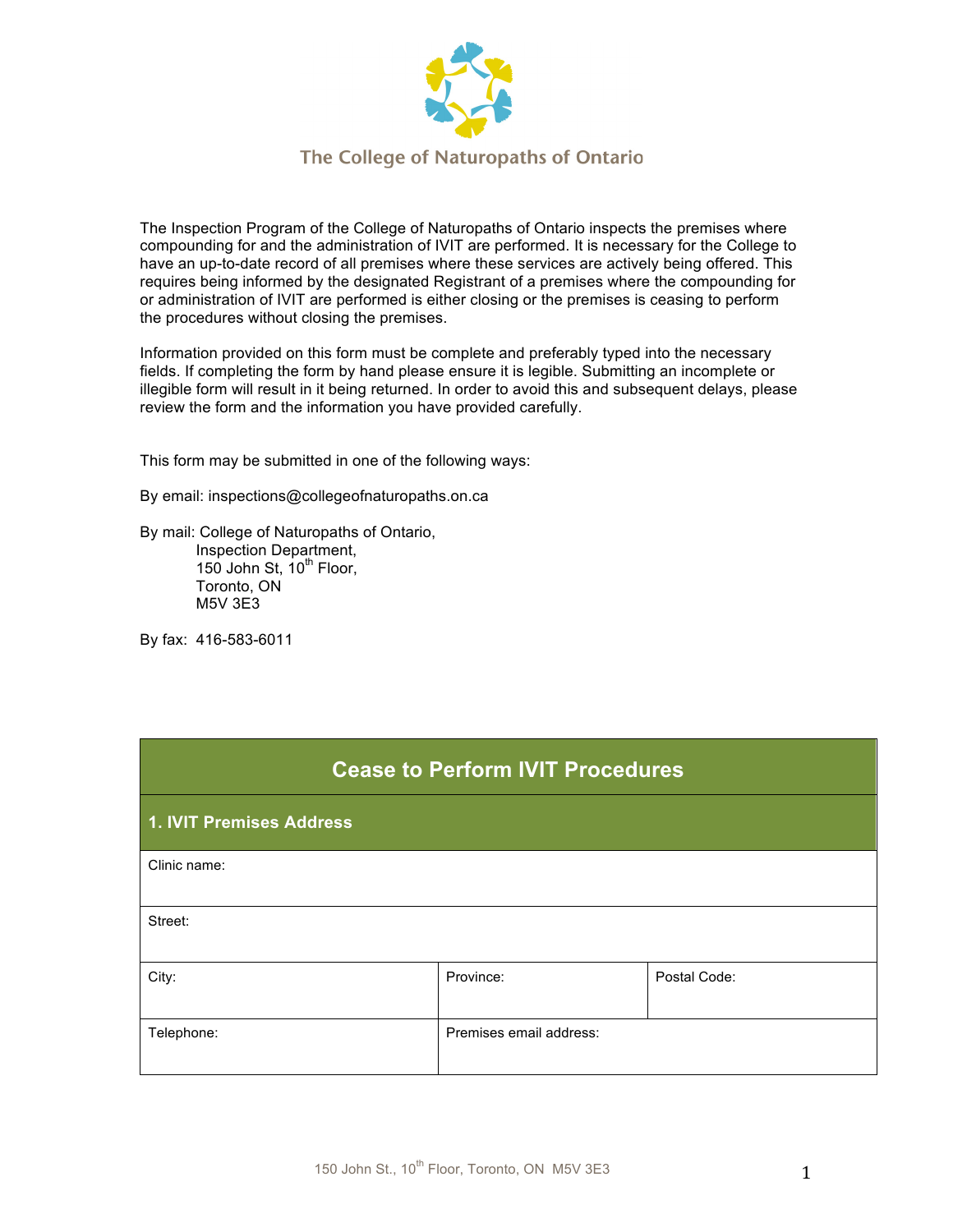| 2. Change in Procedures                                                                                                                                                                                                                                                                                                                                                          |                                                 |             |  |                         |  |  |  |  |
|----------------------------------------------------------------------------------------------------------------------------------------------------------------------------------------------------------------------------------------------------------------------------------------------------------------------------------------------------------------------------------|-------------------------------------------------|-------------|--|-------------------------|--|--|--|--|
| Please check the appropriate box that applies to the above premises:                                                                                                                                                                                                                                                                                                             |                                                 |             |  |                         |  |  |  |  |
| the premises is/will be closing down                                                                                                                                                                                                                                                                                                                                             |                                                 |             |  |                         |  |  |  |  |
| • effective as of ________________(dd/mm/yyyy)                                                                                                                                                                                                                                                                                                                                   |                                                 |             |  |                         |  |  |  |  |
| the premises is not closing but is/will be ceasing to perform the administration of IVIT                                                                                                                                                                                                                                                                                         |                                                 |             |  |                         |  |  |  |  |
| • effective as of _________________(dd/mm/yyyy)<br>the premises is not closing but is/will be ceasing to perform compounding for IVIT                                                                                                                                                                                                                                            |                                                 |             |  |                         |  |  |  |  |
|                                                                                                                                                                                                                                                                                                                                                                                  | • effective as of _________________(dd/mm/yyyy) |             |  |                         |  |  |  |  |
|                                                                                                                                                                                                                                                                                                                                                                                  |                                                 |             |  |                         |  |  |  |  |
| 3. Designated Registrant                                                                                                                                                                                                                                                                                                                                                         |                                                 |             |  |                         |  |  |  |  |
| First name:<br>Last name:                                                                                                                                                                                                                                                                                                                                                        |                                                 |             |  |                         |  |  |  |  |
|                                                                                                                                                                                                                                                                                                                                                                                  |                                                 |             |  |                         |  |  |  |  |
| Registration number:                                                                                                                                                                                                                                                                                                                                                             | Email address:                                  |             |  | Telephone number:       |  |  |  |  |
|                                                                                                                                                                                                                                                                                                                                                                                  |                                                 |             |  |                         |  |  |  |  |
| <b>4. Health Profession Corporations</b>                                                                                                                                                                                                                                                                                                                                         |                                                 |             |  |                         |  |  |  |  |
| List the name(s) of any health profession corporation(s) that were or will no longer be administering IVIT or<br>compounding for IVIT at the premises. Please ensure that the name of the naturopathic professional corporation as<br>that same as it appears on the College's Professional Corporations Register. (If you require more room please<br>attach a separate sheet.) |                                                 |             |  |                         |  |  |  |  |
| <b>Corporation Name:</b>                                                                                                                                                                                                                                                                                                                                                         |                                                 |             |  | Registration number:    |  |  |  |  |
| <b>Corporation Name:</b>                                                                                                                                                                                                                                                                                                                                                         |                                                 |             |  | Registration number:    |  |  |  |  |
| <b>Corporation Name:</b>                                                                                                                                                                                                                                                                                                                                                         |                                                 |             |  | Registration number:    |  |  |  |  |
| <b>Corporation Name:</b>                                                                                                                                                                                                                                                                                                                                                         |                                                 |             |  | Registration number:    |  |  |  |  |
| 5. Naturopathic Doctors Practicing in the Premises                                                                                                                                                                                                                                                                                                                               |                                                 |             |  |                         |  |  |  |  |
| List the full name(s) of all Naturopathic Doctors who practiced or may have practiced IVIT or compounding for IVIT<br>at this premises. (If you require more room please attach a separate sheet.)                                                                                                                                                                               |                                                 |             |  |                         |  |  |  |  |
| Last name:                                                                                                                                                                                                                                                                                                                                                                       |                                                 | First name: |  | Registration<br>number: |  |  |  |  |